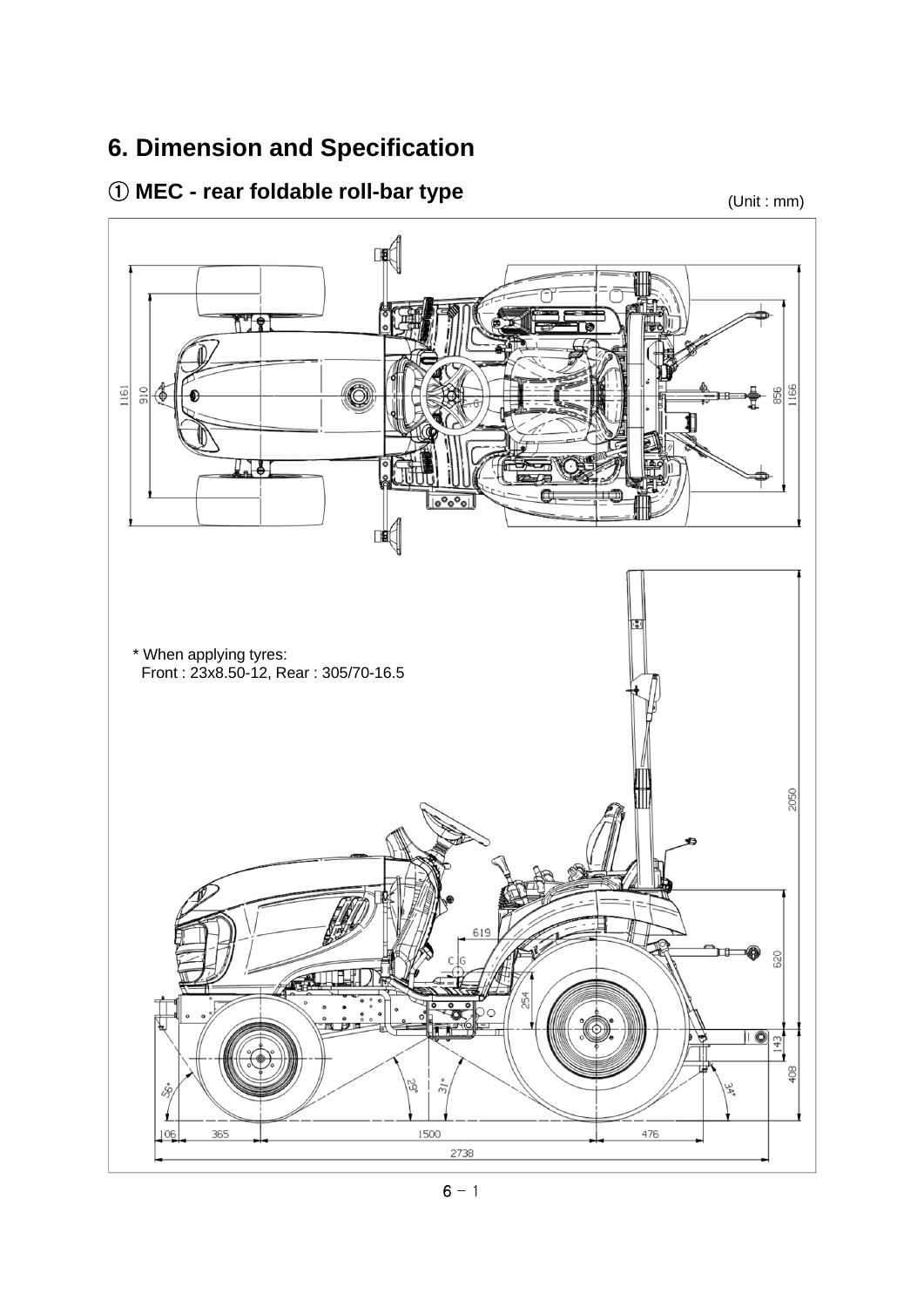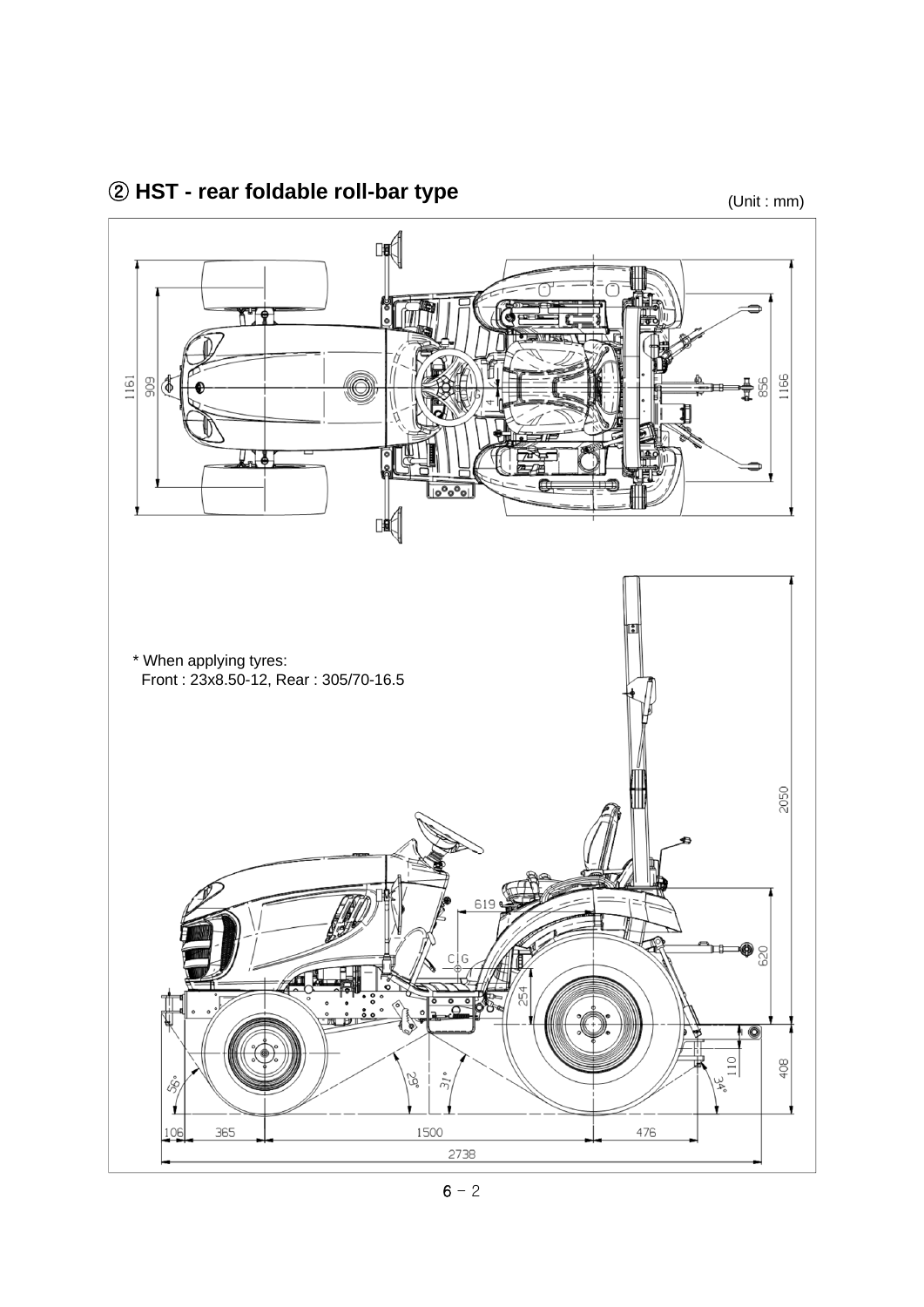|                                 |                            | <b>XJ25</b>                                                                                                |  |  |
|---------------------------------|----------------------------|------------------------------------------------------------------------------------------------------------|--|--|
| <b>WEIGHT</b>                   | <b>Mechanical Type</b>     | 845kg (1863 lb)                                                                                            |  |  |
|                                 | <b>HST Type</b>            | 830kg (1830 lb)                                                                                            |  |  |
|                                 | Weight distribution        | Front: Rear = $0.41 : 0.59$                                                                                |  |  |
|                                 | <b>Bumper/Front weight</b> | 9kg / 20kg x 4EA (optional)                                                                                |  |  |
| <b>ENGINE</b>                   | Model                      | S3L2-Z561GT                                                                                                |  |  |
|                                 | <b>Type</b>                | 4-stroke, vertical, water cooling                                                                          |  |  |
|                                 | No. of cylinder            | 3                                                                                                          |  |  |
|                                 | Diameter x stroke          | 78 x 92mm (3.07 x 3.62 in)                                                                                 |  |  |
|                                 | Displacement               | 1,318cc (80.43 in <sup>3</sup> )                                                                           |  |  |
|                                 | Compression ratio          | 22:1                                                                                                       |  |  |
|                                 | Engine speed               | 970 ~ 2900 rev/min (Engine only); Tractor idle rpm was adjusted to<br>1200 rev/min(MEC), 1400 rev/min(HST) |  |  |
|                                 | Maximum torque             | 70.8N.m / 2200rev/min                                                                                      |  |  |
|                                 | Rated power                | 18.2kW / 2700 rev/min                                                                                      |  |  |
| <b>NJECT</b><br>COBLO<br>ᆩ<br>읁 | <b>Type</b>                | In-line pump, ND-PFR                                                                                       |  |  |
|                                 | <b>Fuel filter</b>         | Replaceable cartridge type                                                                                 |  |  |
| 回                               | Injection order            | $1 - 3 - 2$                                                                                                |  |  |
| Ξ<br><b>BRICATION</b><br>SYSTEM | <b>Type</b>                | Forced circulation                                                                                         |  |  |
|                                 | Pump                       | Trochoid gear pump                                                                                         |  |  |
|                                 | Filter                     | Replaceable cartridge type                                                                                 |  |  |
|                                 | Pump                       | Centrifugal type                                                                                           |  |  |
| SYSTEM<br>SYSTEM                | Temperature control        | Thermostat                                                                                                 |  |  |
|                                 | Air cleaner                | Dry                                                                                                        |  |  |
| <b>TRANSMISSION</b>             | <b>Type</b>                | F6XR2 Mechanical / HST with 2-speed range gears                                                            |  |  |
|                                 | Main clutch                | Dry single clutch (MEC) / N/A(HST)                                                                         |  |  |
|                                 | Forward / Reverse          | Built-in main gear shift lever(MEC) / HST pedal(s)(HST)                                                    |  |  |
|                                 | <b>Differential lock</b>   | Mechanical pedal type                                                                                      |  |  |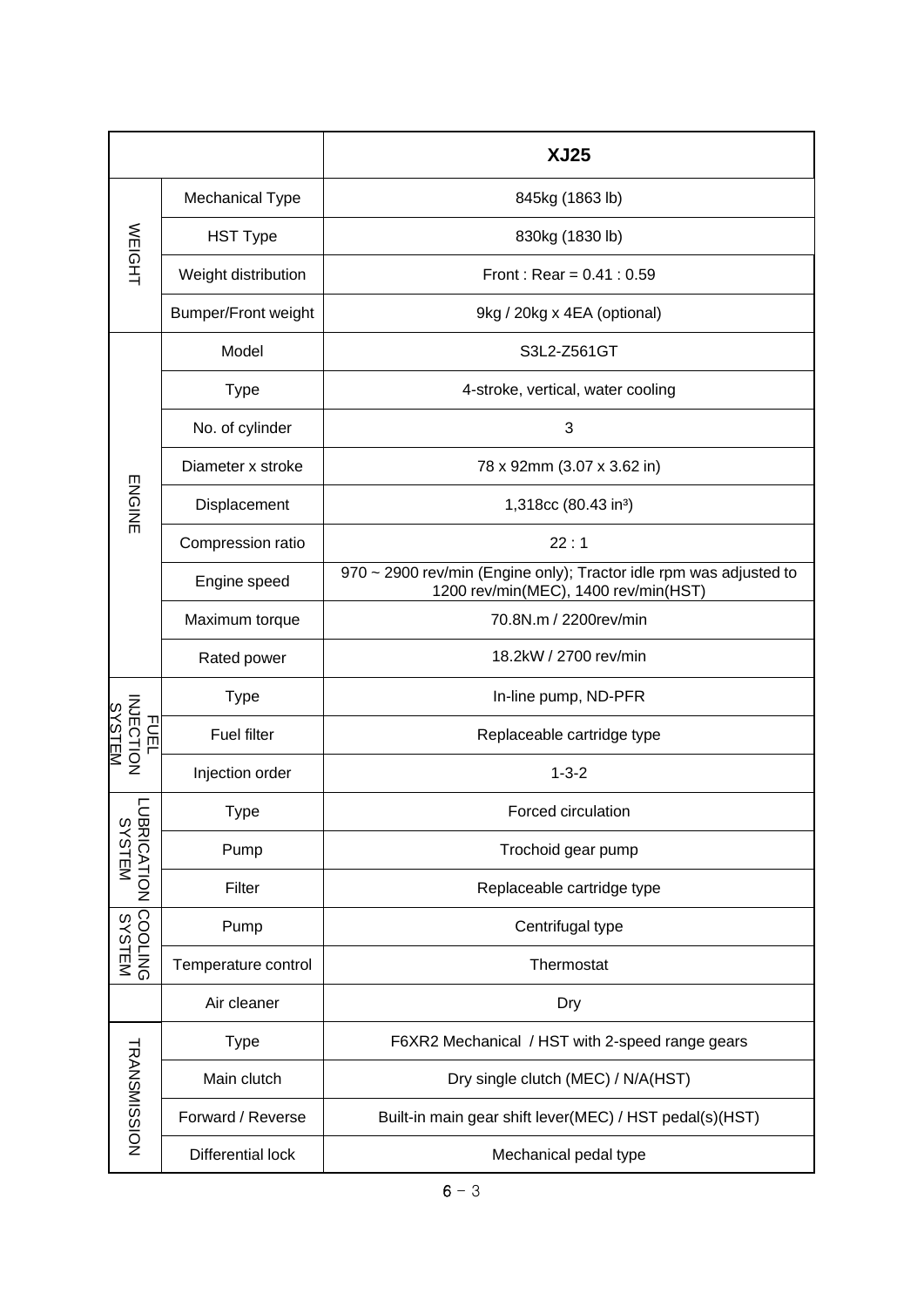|                      |                                           |                          | <b>XJ25</b>                                                                     |  |
|----------------------|-------------------------------------------|--------------------------|---------------------------------------------------------------------------------|--|
| р<br>С               | <b>Type</b>                               |                          | Electro-hydraulic rear PTO / MID PTO                                            |  |
|                      | No. of speed                              |                          | 1 speed gear                                                                    |  |
|                      | PTO / Engine                              |                          | 540 rev/min / 2603 rev/min (Rear PTO)<br>2000 rev/min / 2656 rev/min (MID. PTO) |  |
| <b>HYDRAULICLIFT</b> | 3 Point linkage                           |                          | CAT <sub>1</sub>                                                                |  |
|                      | Draft load detection                      |                          | N/A                                                                             |  |
|                      | Lowering speed control<br>& fixing device |                          | Down speed control valve                                                        |  |
|                      | Pump                                      |                          | Gear pump type, Engine drive(MEC) / Transmission drive(HST)                     |  |
|                      | Rated flow                                |                          | 26.9~28.4LPM (7.1~7.5 GPM) - MEC                                                |  |
|                      |                                           |                          | 24.3LPM (6.4 GPM) - HST                                                         |  |
|                      | System pressure                           |                          | 15 MPa (2134 psi)                                                               |  |
|                      | Lift<br>capacity                          | Lower link end           | 650 kgf (1433 lbf)                                                              |  |
|                      |                                           | 24" behind lift<br>point | 480 kgf (1058 lbf)                                                              |  |
| REMOTE<br>CONTROL    | <b>Type</b>                               |                          | Double acting (Spring return type)                                              |  |
|                      | No. of Q/coupler                          |                          | 2EA (optional)                                                                  |  |
|                      | F/Loader coupler                          |                          | N/A                                                                             |  |
|                      | Type                                      |                          | Hydrostatic                                                                     |  |
|                      | Oil                                       |                          | Transmission oil (common use)                                                   |  |
|                      | Min. turning radius (with                 |                          | 2.2 m $(7.2 \text{ ft}) - 4WD$ not engaged                                      |  |
|                      | brake)                                    |                          | 2.6 m $(8.5 \text{ ft}) - 4WD$ engaged                                          |  |
| STEERING SYSTEM      | Max. steering angle                       |                          | $47^\circ$                                                                      |  |
|                      | No. of steering turns                     |                          | 3 turns (lock to lock)                                                          |  |
|                      | Oil flow                                  |                          | 4~5.5LPM (1.1~1.5 GPM) - MEC<br>10.8LPM (2.9 GPM) - HST                         |  |
|                      | System pressure                           |                          | 9 MPa (1280 psi)                                                                |  |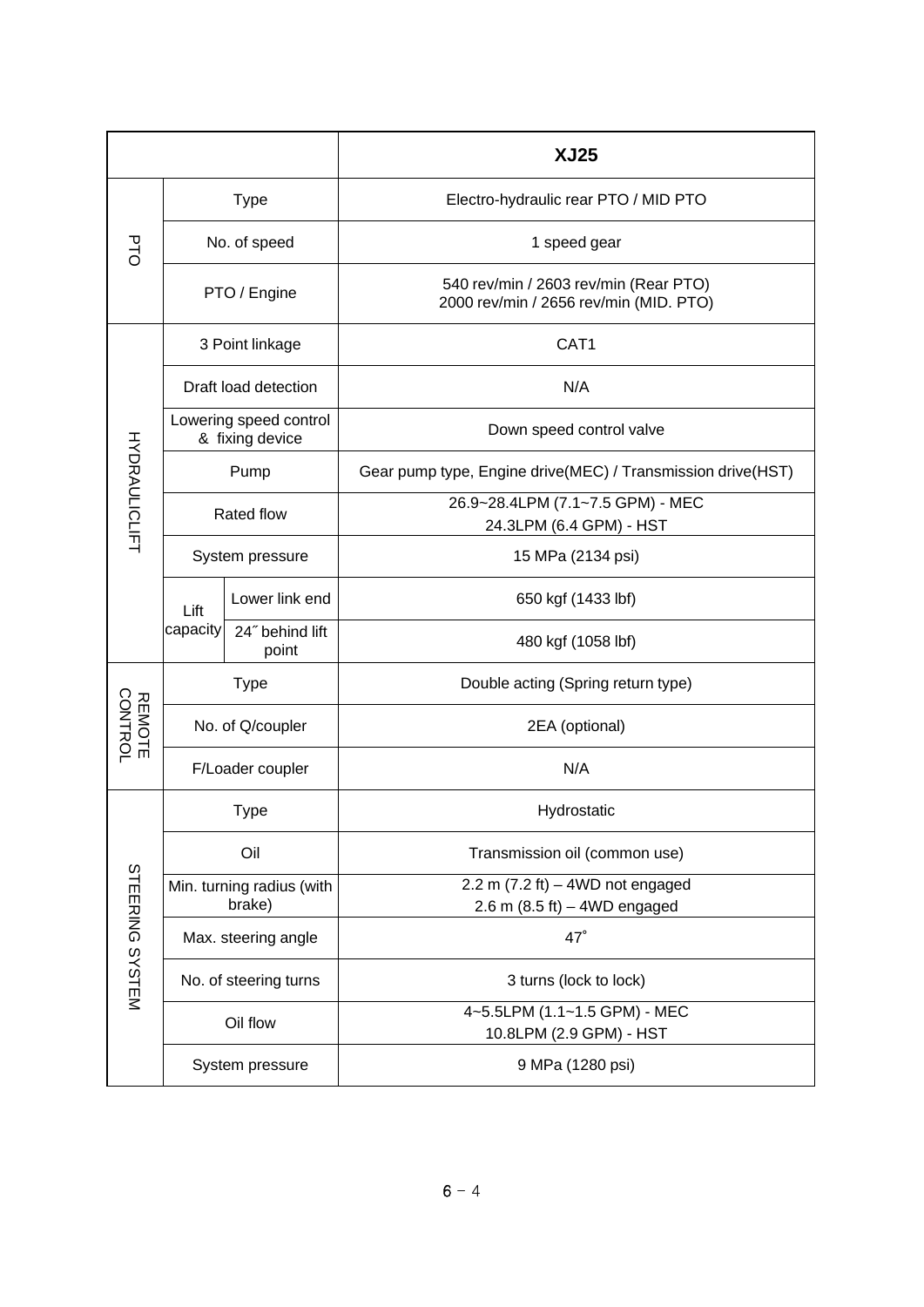|                                                                                                                                                                                                          |                                      |               | <b>XJ25</b>        |  |  |
|----------------------------------------------------------------------------------------------------------------------------------------------------------------------------------------------------------|--------------------------------------|---------------|--------------------|--|--|
| ALTERNAT<br>OR                                                                                                                                                                                           | Rated output                         |               | 12V-50A            |  |  |
|                                                                                                                                                                                                          | Voltage control                      |               | Built-in (IC-type) |  |  |
| BATTERY                                                                                                                                                                                                  | Voltage                              |               | <b>12V</b>         |  |  |
|                                                                                                                                                                                                          | Capacity                             |               | 60AH               |  |  |
| START<br>MOTOR                                                                                                                                                                                           | Output power                         |               | 12V - 1.6kW        |  |  |
|                                                                                                                                                                                                          | Operation                            |               | Solenoid Type      |  |  |
| LIGHTS                                                                                                                                                                                                   | Headlights<br>(Low / High beam)      |               | 12V 55W / 60W      |  |  |
|                                                                                                                                                                                                          | Turn signal lights<br>(front / rear) |               | 12V 21W            |  |  |
|                                                                                                                                                                                                          | Side lights<br>(front / rear)        |               | 12V 10W            |  |  |
|                                                                                                                                                                                                          | Stop lights / Taillights<br>(rear)   |               | 12V 21W / NA       |  |  |
|                                                                                                                                                                                                          | Work light (optional)                |               | 12V 27W (Roll-bar) |  |  |
|                                                                                                                                                                                                          | Instrument lights                    |               | <b>LED</b>         |  |  |
|                                                                                                                                                                                                          | Indoor light (CAB)                   |               | N/A                |  |  |
| OTHERS                                                                                                                                                                                                   | Instrument indicator<br>light        |               | <b>LED</b>         |  |  |
|                                                                                                                                                                                                          | Cold start aid                       |               | Glow plug          |  |  |
| <b>STD. TIRE</b>                                                                                                                                                                                         | Front                                |               | 23x8.50-12 (4PR)   |  |  |
|                                                                                                                                                                                                          | Rear                                 |               | 305/70-16.5 (6PR)  |  |  |
|                                                                                                                                                                                                          | Front                                | <b>Tracks</b> | N/A                |  |  |
| WHEEL TRACK<br>ADJUSTMENT                                                                                                                                                                                |                                      | Dimension     | 909mm (35.8 in)    |  |  |
|                                                                                                                                                                                                          | Rear                                 | <b>Tracks</b> | N/A                |  |  |
|                                                                                                                                                                                                          |                                      | Dimension     | 856mm (33.7 in)    |  |  |
| ** These specifications are only general product information about standard model. Actual data may<br>vary depending on the various optional product, and also can be changed at any time to improve the |                                      |               |                    |  |  |